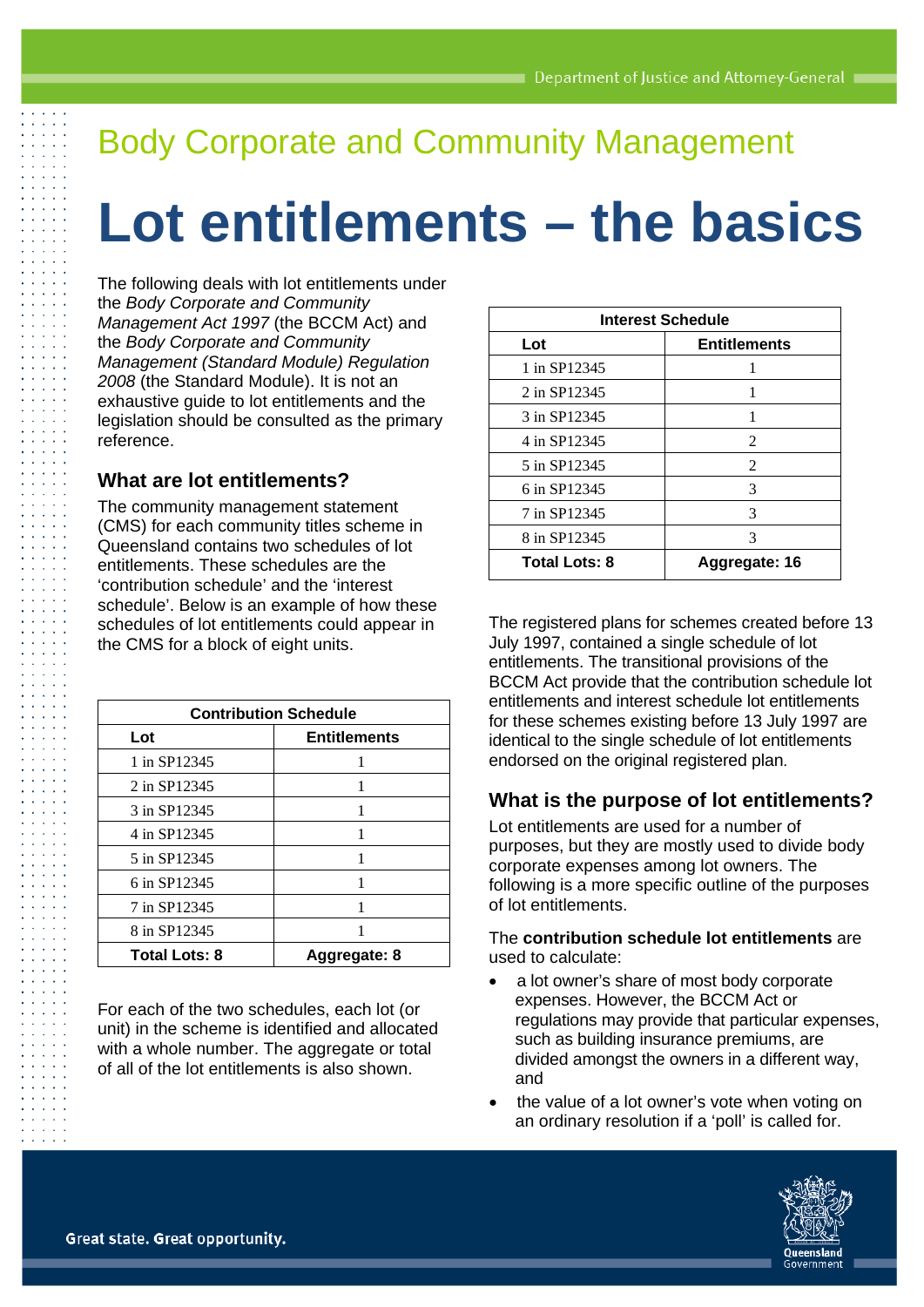The **interest schedule lot entitlements** are used to calculate:

- each lot owner's share of the common property and body corporate assets if the scheme is terminated (a scheme could be terminated if all the owners of lots in a scheme agreed to dispose of the scheme for the purposes of redevelopment)
- the value of the lot for the purpose of calculating local government rates and charges, and other costs that are calculated on the basis of the value.

Examples of how entitlements are used can be found on pages 3 and 4 of this fact sheet.

It is important to note that the costs of utility services supplied to a lot (for example water and electricity) that can be separately measured and charged are not divided amongst the owners on the basis of lot entitlements. In these circumstances the owner will be separately billed by the service provider for the cost of supplying the service to their lot.

#### **How are lot entitlements set?**

Lot entitlements are set by the original owner (the developer) when the community titles scheme (CTS) is established. Effective from 2011 the original owner is required to set lot entitlements in accordance with a contribution schedule principle and an interest schedule principle. The CMS must state the deciding principle for the contribution schedule and either:

- if the equality principle is used but the entitlements are not equal, explain why they are not equal, or
- if the relativity principle is used, explain how the principle was applied.

For the interest schedule, the CMS must state whether the market value principle applies and if not, explain why the interest schedule lot entitlements do not reflect the market value of the lots.

Prior to 2011 the respective contribution schedule lot entitlements were set on the basis that entitlements must be equal, except to the extent to which it is just and equitable in the circumstances for them not to be equal.

These lot entitlements will continue to apply to the scheme, unless an adjustment is made to one or both of the schedules. The mechanisms available for the adjustment of lot entitlements are outlined below.

### **The contribution schedule principle**

The principles for deciding contribution schedule lot entitlements are:

- the *equality principle;* or
- the *relativity principle*

#### **The equality principle**

The equality principle provides that the lot entitlements must be equal, except to the extent that it is just and equitable for them not to be equal. For example, a commercial CTS in which the owner of 1 lot uses a larger volume of water or conducts a more dangerous or higher risk industry than the owners of the other lots.

#### **The relativity principle**

The relativity principle provides that the lot entitlements must reflect the relationship between the lots by reference to one or more particular relevant factors. The relevant factors for the *relativity principle* are -

- how the scheme is structured;
- the nature, features and characteristics of the lots;
- the purposes for which the lots are used;
- the impact the lots may have on costs of maintaining the common property;
- the market values of the lots.

#### **The interest schedule principle**

The principle for deciding interest schedule lot entitlements is the *market value principle*.

As the name suggests it must reflect the market value of the lots except to the extent that it is just and equitable not to reflect the market value.

#### **The community management statement**

For any new scheme established on or after 14 April 2011, or an **adjusted scheme**, the CMS must state the deciding principle for the contribution schedule and either:

- if the equality principle is used but the entitlements are not equal, explain why they are not equal, or
- if the relativity principle is used, explain how the principle was applied.

For the interest schedule, the CMS must state whether the market value principle applies and if not, explain why the interest schedule lot entitlements do not reflect the market value of the lots.

**Note:** an **adjusted scheme** is a scheme that was established before 14 April 2011 and where the scheme has since adjusted the contribution schedule or interest schedule.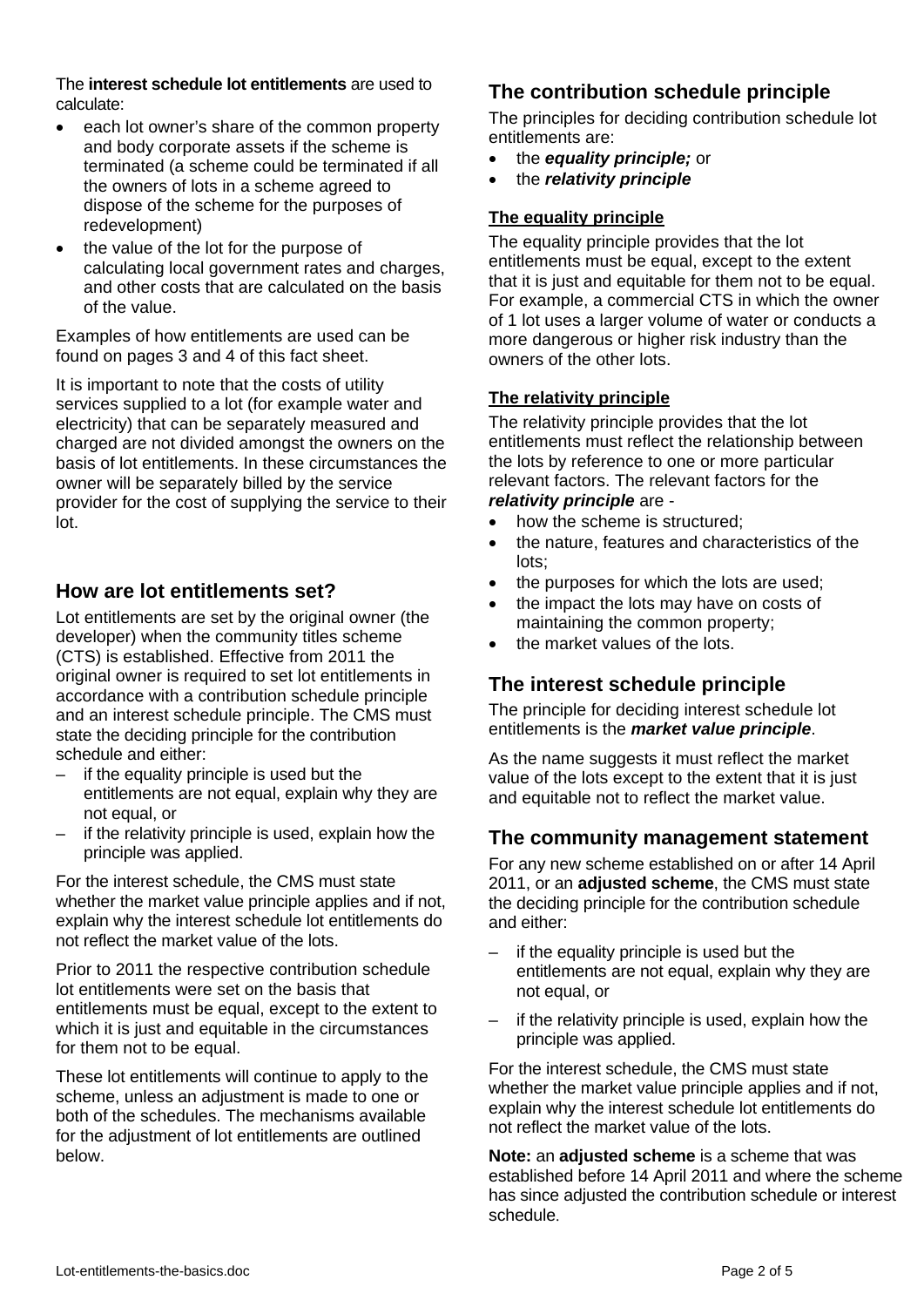#### **Examples of the application of lot entitlements**

#### **1. Administrative fund budget**

- Q. At the annual general meeting (AGM), the body corporate adopted an administrative fund budget that included expected expenses for maintenance of the common property gardens, payment of the body corporate management fees, and cleaning of the common property driveway.
- A. These expenses must be divided amongst the owners in the same proportion as the contribution schedule lot entitlements. If, for example, a lot has three contribution schedule lot entitlements and the aggregate contribution schedule lot entitlements for the scheme is 30, the owner of the lot will contribute 3/30 or 10 per cent of these costs. The expenses will only be divided equally amongst the owners if the contribution schedule lot entitlements for the scheme are equal.

#### **2. Insurance**

- Q. The body corporate has taken out building insurance in accordance with the insurance requirements of the BCCM Act. However, the secretary has stated that the insurance premium is not divided on the basis of the contribution schedule lot entitlements for the scheme.
- A. Insurance is an expense that is treated differently from most other body corporate expenses. The division of costs of building insurance premiums depends on the type of the plan of subdivision applying to the scheme. In a scheme created under a building format plan, the cost of building insurance is divided amongst the owners on the basis of the interest schedule lot entitlements for the scheme. In a scheme created under a standard format plan, the cost of insurance is not divided amongst the owners on the basis of lot entitlements at all. Rather, it is divided amongst the owners on the basis of the cost of re-instating the buildings on the lot.

For more information on insurance, refer to sections 176 - 190 of the Standard Module, and the *Insurance* factsheet available from the BCCM Office.

#### **Adjusting the contribution schedule**

The BCCM Act provides three means by which the contribution schedule lot entitlements may be adjusted.

#### **1. At general meeting**

A body corporate may, by resolution without dissent, change its contribution schedule lot entitlements. The notice of the general meeting at which the resolution is proposed must state, or be accompanied by a written notice stating the proposed changes to the contribution schedule and the reason for the changes. The changes must be consistent with either the principle on which the existing contribution schedule was decided or another contribution schedule principle.

The body corporate must, as quickly as practicable, lodge a request to record a new CMS incorporating the changed contribution schedule lot entitlements.

(Act section 47A)

#### **2. Agreement of two or more lot owners**

The owners of two or more lots can agree in writing to redistribute amongst themselves the lot entitlements for their lots.

(Act section 50)

#### **3. Adjustment by specialist adjudicator or QCAT**

Under limited circumstances, a lot owner may apply for an adjustment of the contribution schedule lot entitlements. Specifically:

- If the body corporate passes a motion under section 47A and a lot owner believes that the contribution schedule as changed by the resolution are not consistent with the relevant principle used as a basis for the change, or
- if the CTS is affected by a material change (e.g. addition or removal of 1 or more lots. See Schedule 6 Dictionary, BCCM Act) and a lot owner believes that an adjustment of the contribution schedule is necessary, or
- if the CTS is established after the commencement of the amendments and a lot owner believes that the contribution schedule is not consistent with the deciding principle used to set the lot entitlements.
- If any of the above circumstances apply, a lot owner may either:
- apply under the dispute resolution provisions of the BCCM Act for an order of a specialist adjudicator for the adjustment of the contribution schedule, or
- apply to the Queensland Civil and Administrative Tribunal (QCAT) for an order for the adjustment of the contribution schedule.

(Act section 47AA and 47B)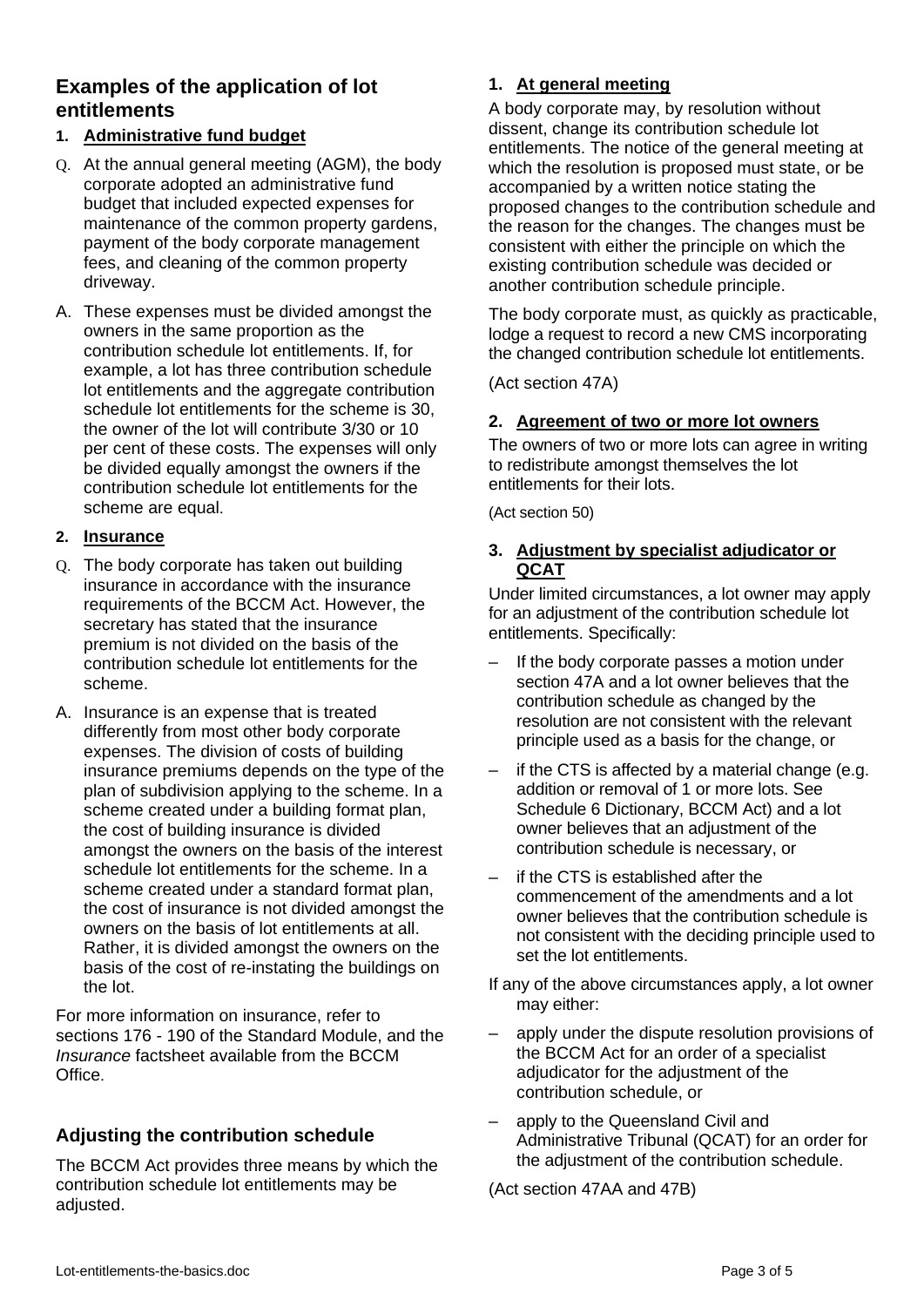#### **Criteria for deciding contribution schedule**

If an application is made for an order of a specialist adjudicator or QCAT to determine whether the contribution schedule is consistent with the deciding principle, the BCCM Act provides that QCAT or the specialist adjudicator may only have regard to:

- the principle on which the contribution schedule was decided, and
- the information in the CMS about the application of the deciding principle, and
- if the contribution schedule lot entitlements were decided on the equality principle -- the basis of the applicant's belief that the lot entitlements do not reflect the equality principle with respect to section 49 of the BCCM Act, and
- the applicant's grounds for seeking an adiustment, and
- any matters raised by each respondent to the application to support the assertion that the entitlements are consistent with the deciding principle.

(Act section 48A)

#### **Adjusting the interest schedule**

A lot owner may either apply to a specialist adjudicator or to QCAT for an order to adjust the interest schedule lot entitlements. The order of the specialist adjudicator or QCAT must be consistent with the market value principle (see above).

(Act sections 46B and 48)

#### **Examples of the application of lot entitlements**

- **1. Administrative fund budget**
- Q. At the annual general meeting (AGM), the body corporate adopted an administrative fund budget that included expected expenses for maintenance of the common property gardens, payment of the body corporate management fees, and cleaning of the common property driveway. Are these expenses divided equally among the owners?
- A. These expenses must be divided amongst the owners in the same proportion as the contribution schedule lot entitlements. If, for example, a lot has three contribution schedule lot entitlements and the aggregate contribution schedule lot entitlements for the scheme is 30, the owner of the lot will contribute 3/30 or 10 per cent of these costs. The expenses will only be divided equally amongst the owners if the

contribution schedule lot entitlements for the scheme are equal.

#### **2. Insurance**

- Q. The body corporate has taken out building insurance in accordance with the insurance requirements of the BCCM Act. However, the secretary has stated that the insurance premium is not divided on the basis of the contribution schedule lot entitlements for the scheme. Is this correct?
- A. Insurance is an expense that is treated differently from most other body corporate expenses. The division of costs of building insurance premiums depends on the type of the plan of subdivision applying to the scheme. In a scheme created under a building format plan, the cost of building insurance is divided amongst the owners on the basis of the interest schedule lot entitlements for the scheme. In a scheme created under a standard format plan, the cost of insurance is not divided amongst the owners on the basis of lot entitlements at all. Rather, it is divided amongst the owners on the basis of the cost of re-instating the buildings on the lot.

For more information on insurance, refer to sections 176 - 190 of the Standard Module, and the *Insurance* factsheet available from the BCCM Office.

#### **3. Voting on an ordinary resolution when a poll has been requested**

- Q. At the last AGM, an owner requested that a poll be conducted for the counting of votes on a particular motion to be decided by ordinary resolution. How are the votes counted?
- A. A body corporate comprising of 8 lots (see table below) is considering a motion to be decided by ordinary resolution.

| <b>Contribution Schedule</b> |                     |
|------------------------------|---------------------|
| Lot                          | <b>Entitlements</b> |
| 1 in SP12345                 |                     |
| 2 in SP12345                 |                     |
| 3 in SP12345                 |                     |
| 4 in SP12345                 |                     |
| 5 in SP12345                 |                     |
| 6 in SP12345                 |                     |
| 7 in SP12345                 | 3                   |
| 8 in SP12345                 |                     |
| <b>Total Lots: 8</b>         | Aggregate: 13       |